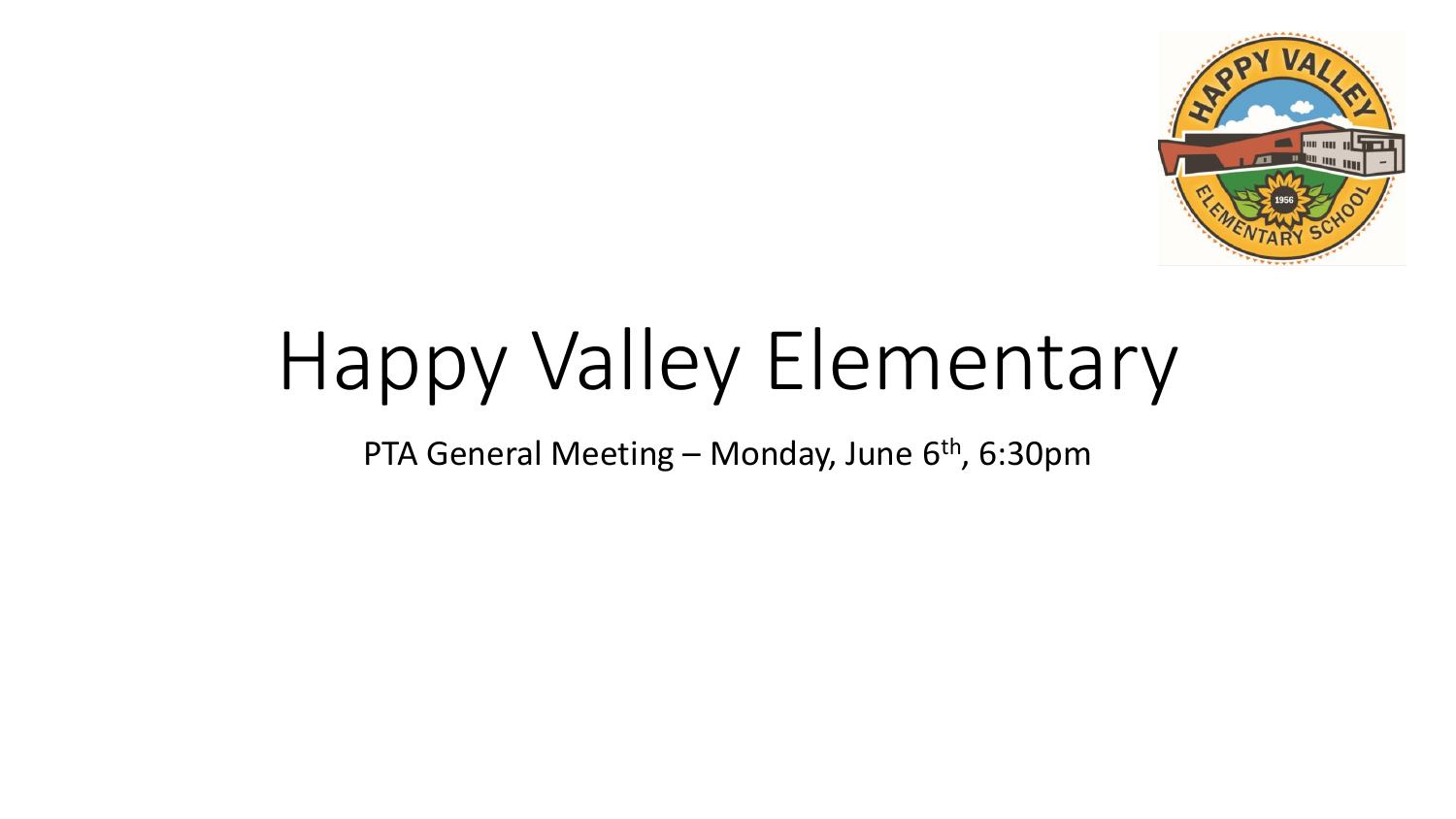VOLUNTEERING IS THE ULTIMATE EXERCISE IN DEMOCRACY. YOU VOTE IN ELECTIONS ONCE A YEAR, BUT WHEN YOU VOLUNTEER, YOU VOTE **EVERYDAY ABOUT THE KIND OF COMMUNITY** YOU WANT TO LIVE IN.

Leadership is not about executive position or title. It is about connection and influence. At its highest, leadership is all about adding value to the world and blessing lives through the work you do.

Robin S. Sharma

I firmly believe that volunteering is good for our society and brings communities together. It's a fantastic opportunity to get involved in your local community, to meet new people and to gain a sense of pride and achievement.

### **Progress is more** important than perfection

**Simon Sinel**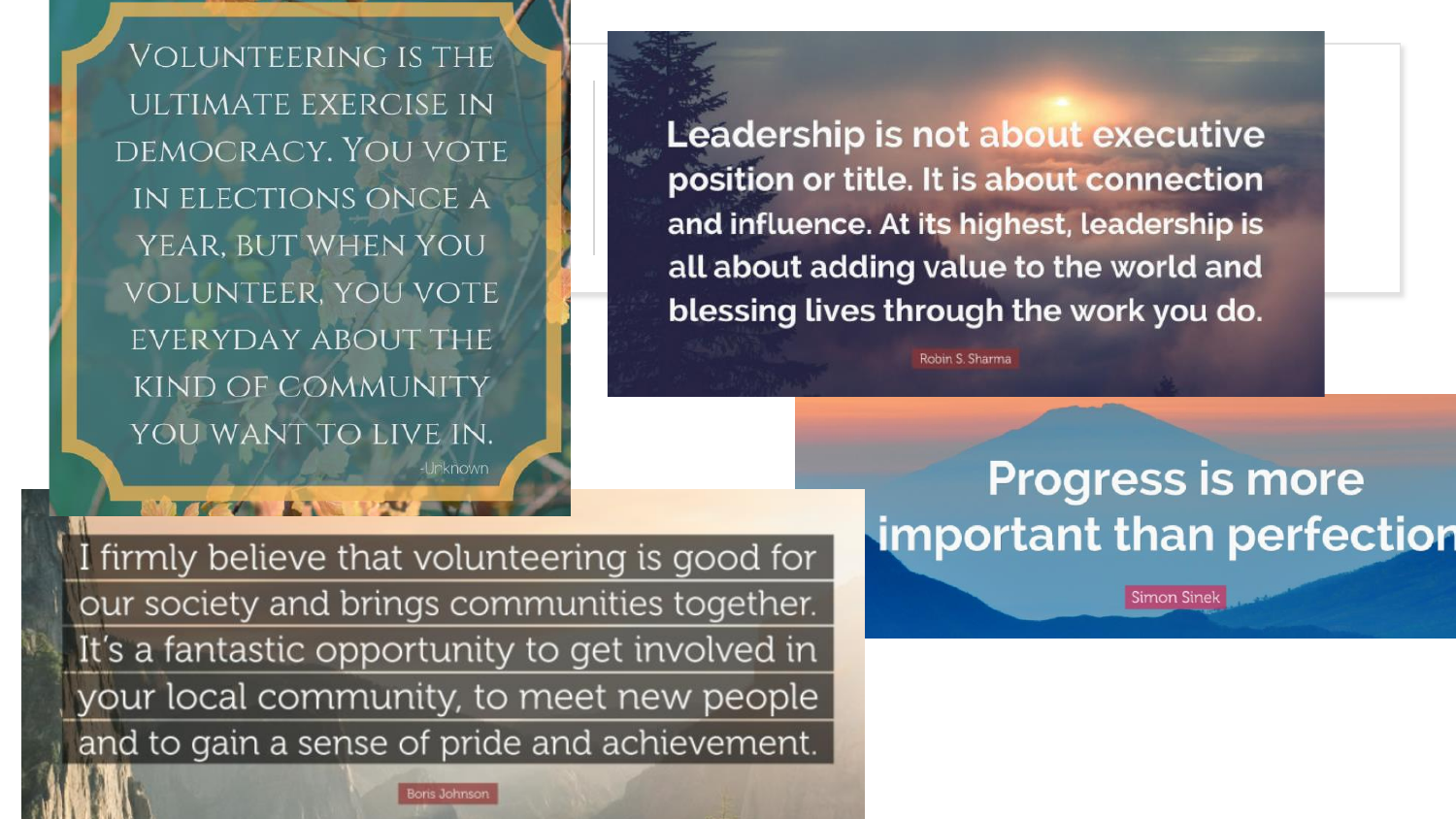## General Meeting Agenda



### **Monday, June 6th at 6:30pm in HVE Library** ([Zoom\)](https://energyexemplar.zoom.us/j/97240333264?pwd=QjVvMC9JK2N5ZFZMbXhacm93aHdEdz09&from=addon)

*Agenda:* 

- PTA Mission Statement
- Vote on Board nominations
- Review and vote on 2022-23 budget
- Vote on equity language to expand PTA mission & Regional Council
- Message from Mr. Hayes
- Community updates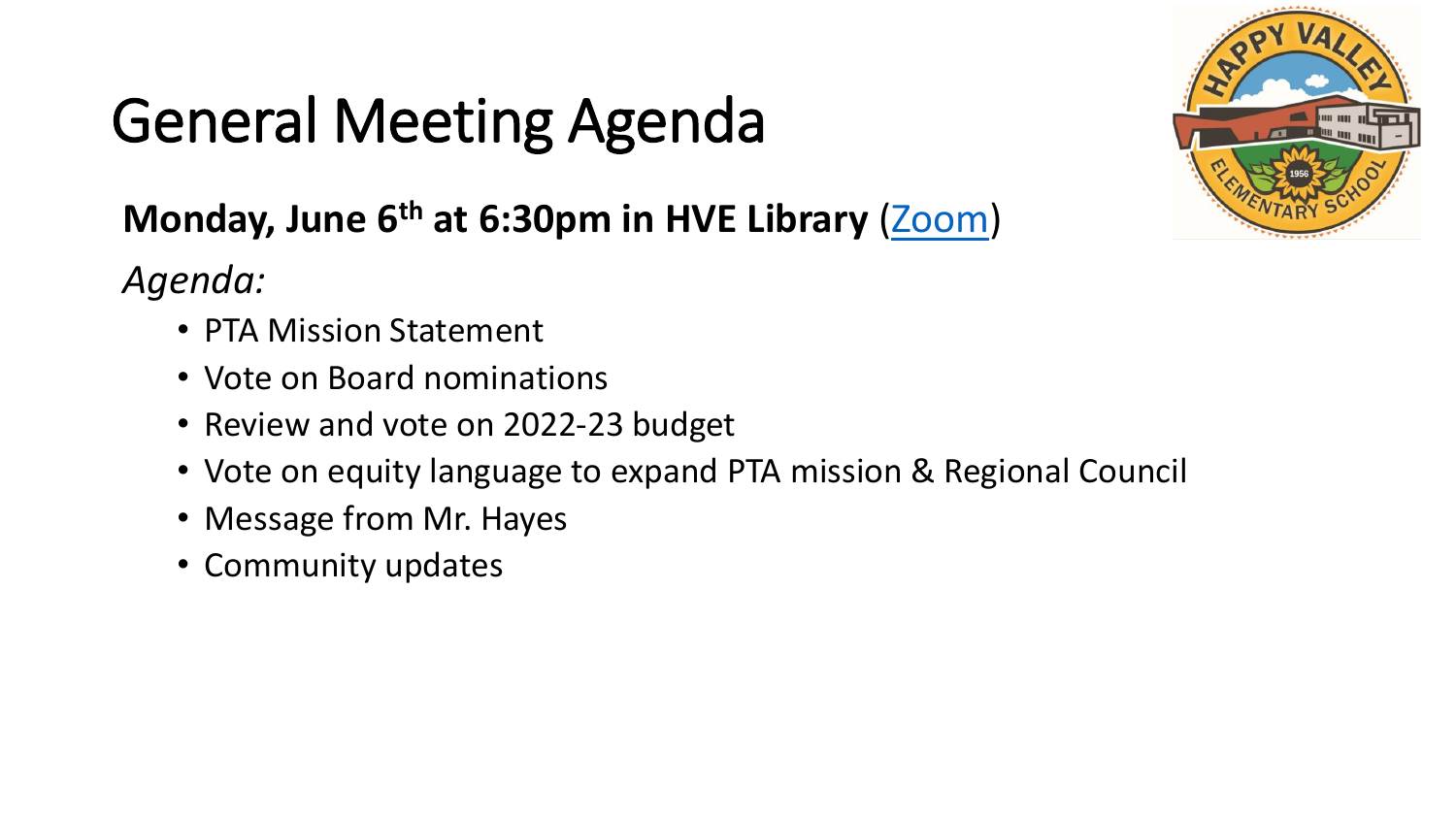### Mission Statement

#### • **From the PTA Standing Rules:**

- The HVE PTA serves the children in the Happy Valley school community, which includes the residences and businesses in the Happy Valley Elementary School enrollment.
- This PTA is a non-profit corporation, led by a nominated Board of Directors.

#### • **In Practice, the PTA:**

- Provides funding and/or volunteers for activities outside of the standard school curriculum and supports teachers in the provision of incremental opportunities for students. Examples include:
	- Fun Run
	- 5th Grade event
	- Musical
	- Enrichment
	- Field trips (Mountain School, Mt. Baker), etc.
- Initiates programs in support of our teachers and staff:
	- Teacher/Staff Appreciation
	- Teacher Grants (for classroom supplies, building in-class libraries, etc.)
- Initiatives and leads community building opportunities.
- Serves as a communications liaison, in support of and complement to the Principal.

*In short, our teachers are teaching, planning, and engaging with our students. If we want any activities outside of this, it is up to us!*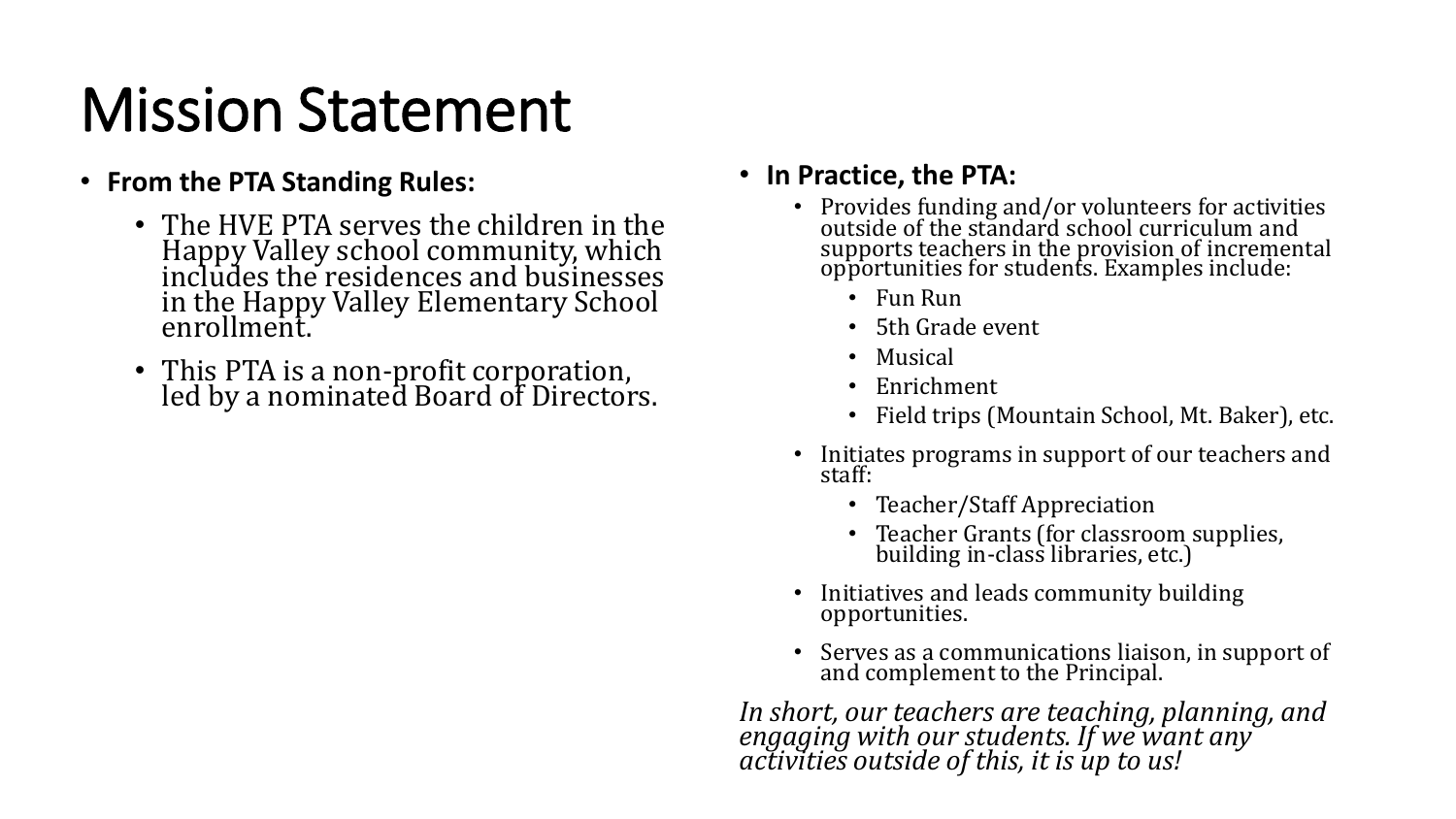

## Board & Committee Leadership: 2022-23

#### **Board Leadership:**

- President: Kari Jung
	- Meeting organization
	- Volunteer recruiting/coordination
	- Event/email management
	- Monthly "Buzz" newsletter
- Vice President: Amelia Ireland
	- Communications Website, FB, Email
- Treasurer: Tammy Fehrer & Sunshine Drake
	- Bookkeeping, AP/AR
	- Budget
	- Teacher Grants
	- Taxes
	- Registration (insurance, WA SOS)
- Secretary: Steffany Kraft
	- Meeting minutes
	- Membership
	- Sign-up Genius

#### **Lead Coordinators:**

- Enrichment Coordinators: Debora Riber & Sarah Longman
- Room Parent Coordinator: Casey Kelley
- School Kickoff Coordinator:
	- Kindergarten Playdate: Steffany Kraft
	- Parent B'fast ( $1<sup>st</sup>$  day of school): Board
- Fun Run Coordinators: Kate Taussig & Kris Sanderson
- Volunteer Coordinator: TBD
- Online Directory Coordinator: Tom Drake
- Teacher/Staff Appreciation Coordinator: TBD
- Yearbook Coordinators: Shelley Buyagawan + Julia Gage
- Spirit Wear Coordinator: Tom Drake
- Science Fair Coordinators: Caroline Hardin & Rebecca Borowski (WWU) – confirming
- Allied Arts Coordinator: Julia Gage + 1
- 5<sup>th</sup> Grade YE Event Coordinator: TBD
- Spring Fling Coordinator: TBD
- BPS Parent Advisory Committee: Mr. Hayes designees x2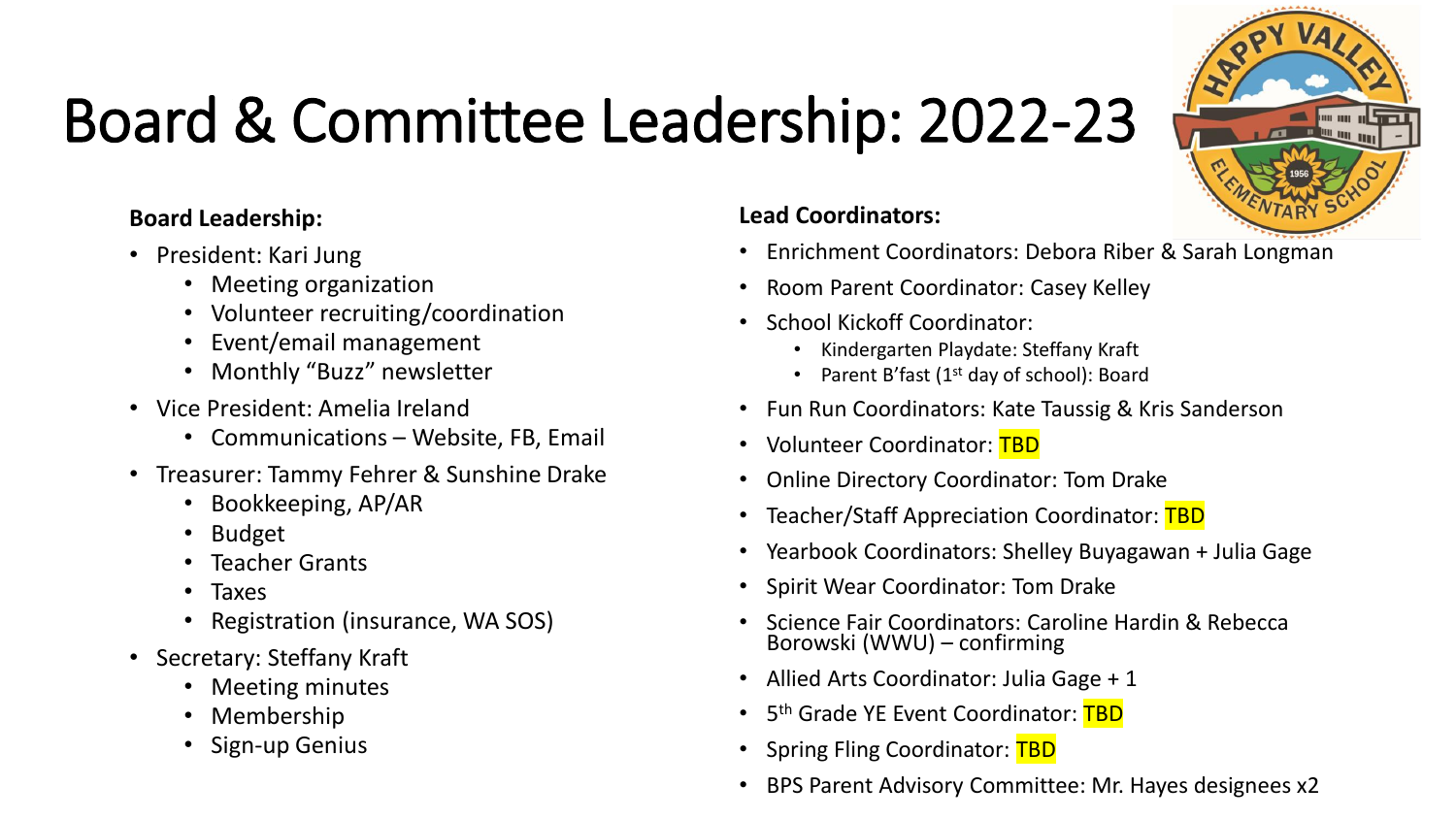### Equity Fund Language – BPS Foundation

#### **Update to Standing Rules:**

34. Equity Fund: The Happy Valley PTA may donate 10% of funds raised each year to the Bellingham Public Schools Foundation for redistribution to neighboring elementary school PTAs.

#### **Update future fundraising materials:**

10% of funds raised by our Fun Run will go to the Elementary Equity Fund at the Bellingham Public Schools Foundation. Funds collected are disbursed back to all participating PTA/PTOs based on the number of students receiving free and reduced lunch. This project acknowledges that each school has children in need but gives greater support to schools with higher needs. The goal of the Elementary Equity Project is to increase opportunity for every child across the District.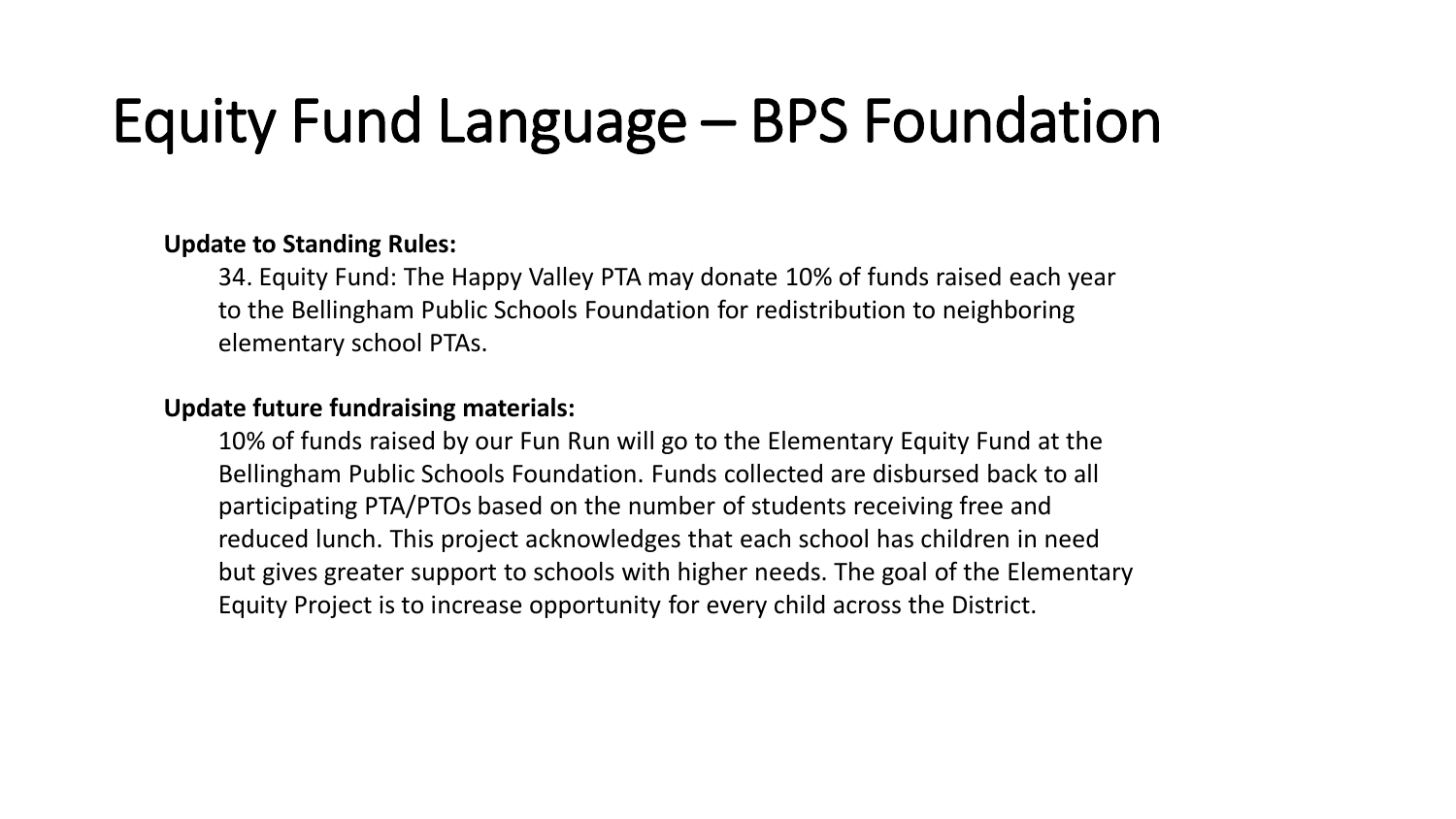### Equity Fund Example

| <b>SCHOOLS</b>                               | PARENT GROUP GIFT TO<br><b>EQUITY FND</b> | % STUDENTS RECEIVING<br>FREE/ REDUCED LUNCH | <b>FUNDS DISTRIBUTED BACK TO</b><br><b>PARENT GROUPS</b> | NET "GIFT" TO / FROM<br><b>EQUITY FUND</b> |
|----------------------------------------------|-------------------------------------------|---------------------------------------------|----------------------------------------------------------|--------------------------------------------|
| Alderwood                                    | \$1,650.00                                | 53%                                         | \$2,650.42                                               | \$1,000.42                                 |
| Birchwood                                    | \$1,417.50                                | 57%                                         | \$3,482.92                                               | \$2,065.42                                 |
| Carl Cozier                                  | \$1,000.00                                | 49%                                         | \$2,701.39                                               | \$1,701.39                                 |
| Columbia                                     | \$3,340.00                                | 22%                                         | \$1,104.34                                               | $-52,235.66$                               |
| Cordata                                      | \$1,378.00                                | 58%                                         | \$3,737.77                                               | \$2,359.77                                 |
| Geneva*                                      |                                           | 25%                                         |                                                          |                                            |
| <b>Happy Valley</b>                          | \$2,546.80                                | 28%                                         | \$2,191.69                                               | $-5355.11$                                 |
| Lowell*                                      |                                           | 26%                                         |                                                          |                                            |
| Northern Heights                             | \$3,000.00                                | 31%                                         | \$2,089.75                                               | $-$910.25$                                 |
| Parkview                                     | \$3,960.00                                | 32%                                         | \$1,868.88                                               | $-52,091.12$                               |
| Roosevelt                                    | \$2,232.00                                | 45%                                         | \$3,143.12                                               | \$911.12                                   |
| Silver Beach                                 | \$3,055.00                                | 17%                                         | \$1,427.15                                               | $-$1,627.85$                               |
| Sunnyland                                    | \$2,150.00                                | 39%                                         | \$2,072.76                                               | $-$77.24$                                  |
| Wade King                                    | \$1,930.18                                | 18%                                         | \$1,189.29                                               | $-$740.89$                                 |
| <b>TOTALS</b>                                | \$27,659.48                               |                                             | \$27,659.48                                              |                                            |
| *Geneva and Lowell made gifts in Spring 2020 |                                           |                                             |                                                          |                                            |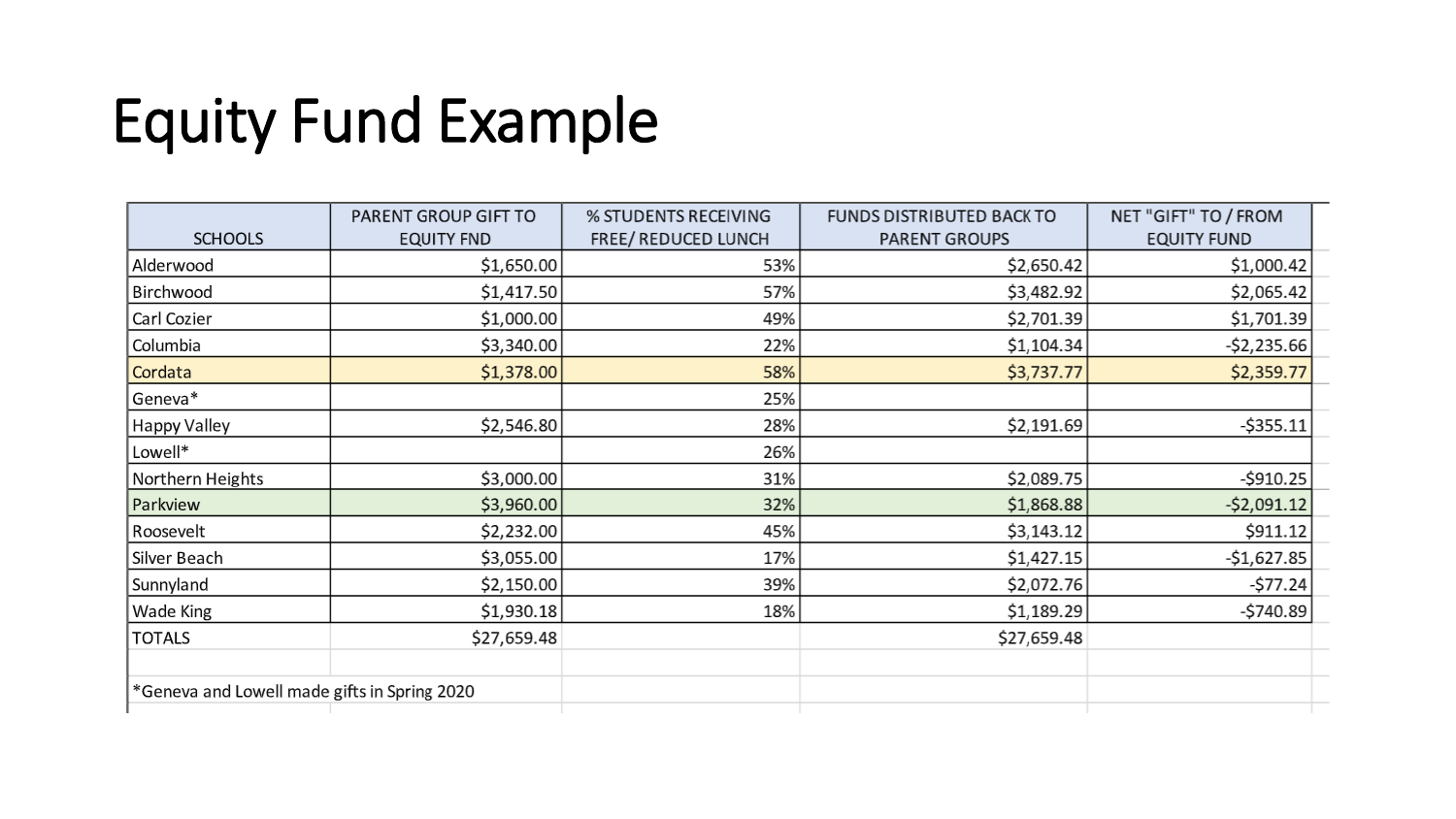### Bellingham PTA Council

- Guidelines on voting: ensure you're a member
- Information about what a PTA Council does:
	- Created and funded by their member PTAs to promote the purposes of WSPTA at the school district level;
	- To provide services, information, support, and leadership development for local PTAs in the council service area;
	- To promote cooperation among the local PTAs in the council service area, etc.
- Voting is open until June  $14<sup>th</sup>$ ; please email [President@happyvalleypta.com](mailto:President@happyvalleypta.com) with 'yay' or 'nay.'